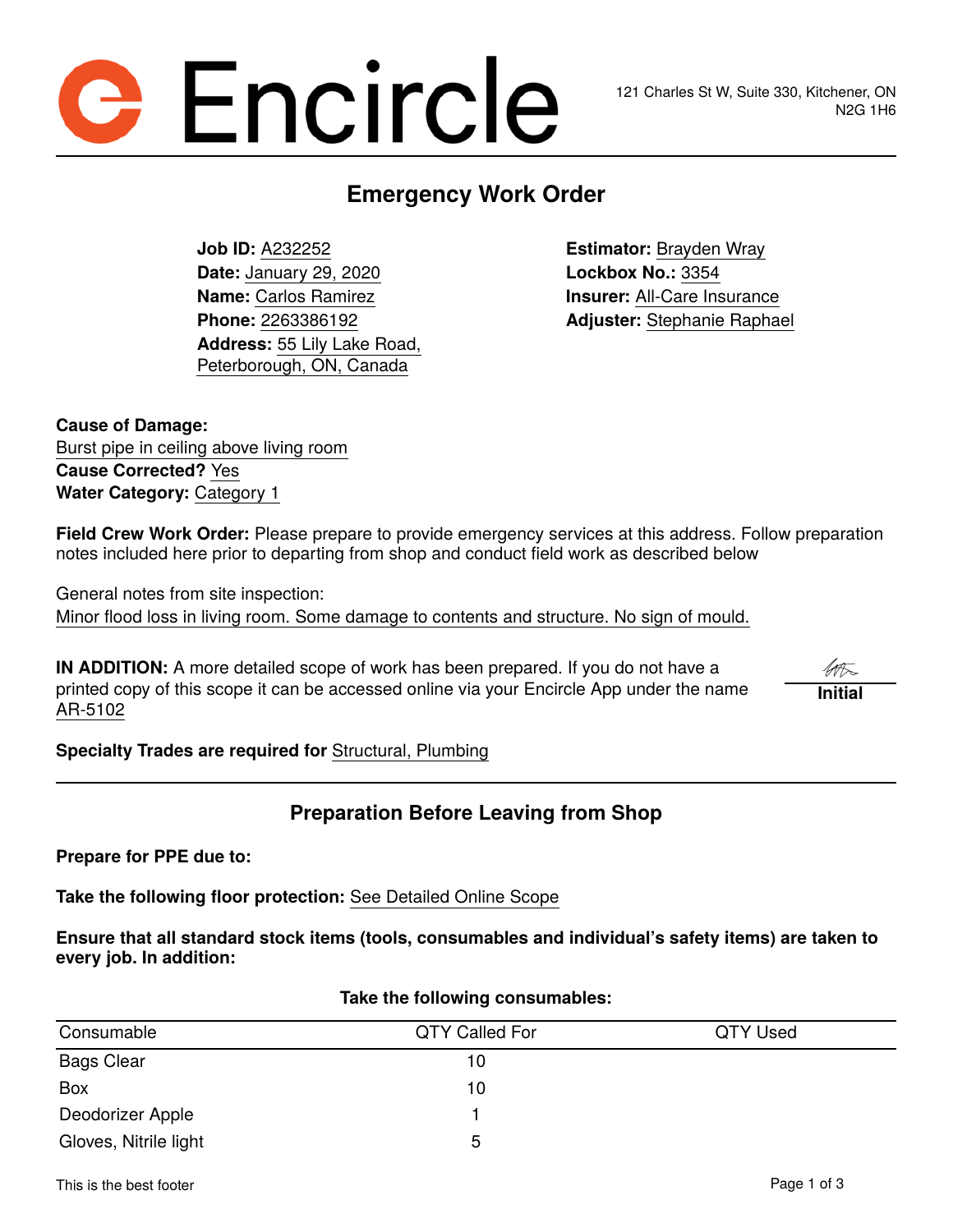#### **Take the following tools: Indicate on this report any tools that are left on site.**

| Tools                                 | Left on Site? |  |
|---------------------------------------|---------------|--|
| Dolly: Appliance / 2 wheel / Platform | No.           |  |
| <b>Extension Cords</b>                | <b>Yes</b>    |  |
| Heaters (120V)                        | Yes           |  |

#### **Take the following equipment: Record unit numbers in corresponding lines.**

| Name             | Qty |  |
|------------------|-----|--|
| Evolution        |     |  |
| <b>LGR 2000</b>  |     |  |
| Defendair        |     |  |
| Floor Dry System |     |  |

## **Prepare for the Following Site Conditions**

**Site Safety Talk Conducted By:**

Signature Required

No materials involved that are associated with asbestos

**Take the following precautions for Asbestos:** No Issues, New Construction

**Prepare for Mould observed as:**

**Prepare for Conined Spaces due to:**

**Plan for the following access conditions:** Direct to Outside

**Contain the following areas, including sealing doors, openings, vents, and install negative air. Initial**

## **Contents Plan**

**Follow contents plan below, non-sal will go to** Dumpster on site

**Leave the following contents work for other contractors**: Electronics

**Handle Contents as Follows:** Unaffected: Relocate on Site Cleanable Soft Contents: Pack Out to Shop

Thisis the best footer **Page 2 of [3](#page-2-0)** and the best footer **Page 2 of 3** 

**Initial**